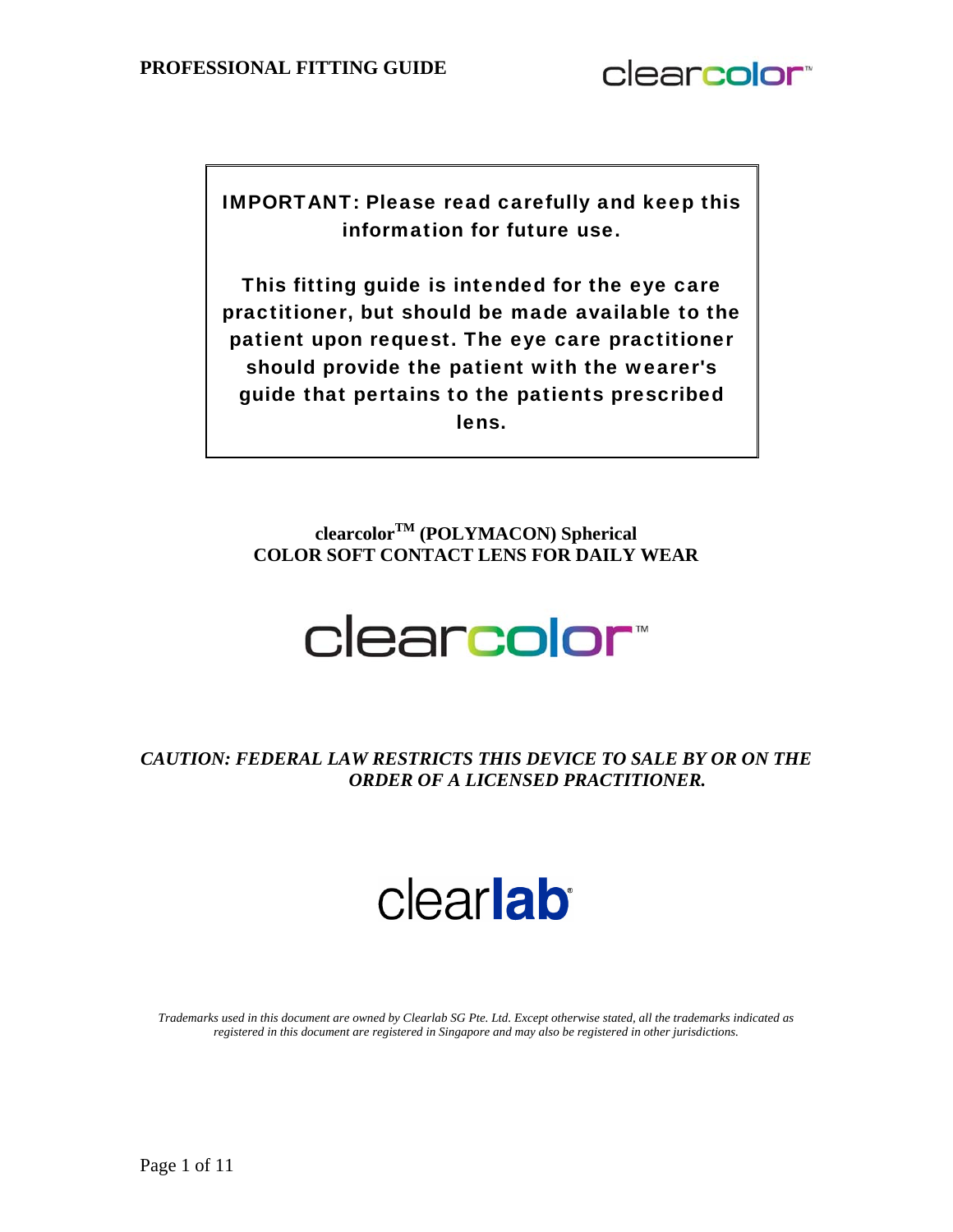

#### **Table of Contents**

Material characteristics Description of Lens Actions Indications Caution Warnings Precautions Adverse reactions Patient selection Fitting procedure Clinical Assessment Contraindications Follow-up examinations Lens Handling (in-office cleaning, disinfecting, and storage) Cleaning Rinsing Chemical (not-heat) lens care system Lens care directions Storage Recommended wearing schedule Frequent/Planned Replacement Recommended lens care products Emergencies Reporting of adverse reactions How supplied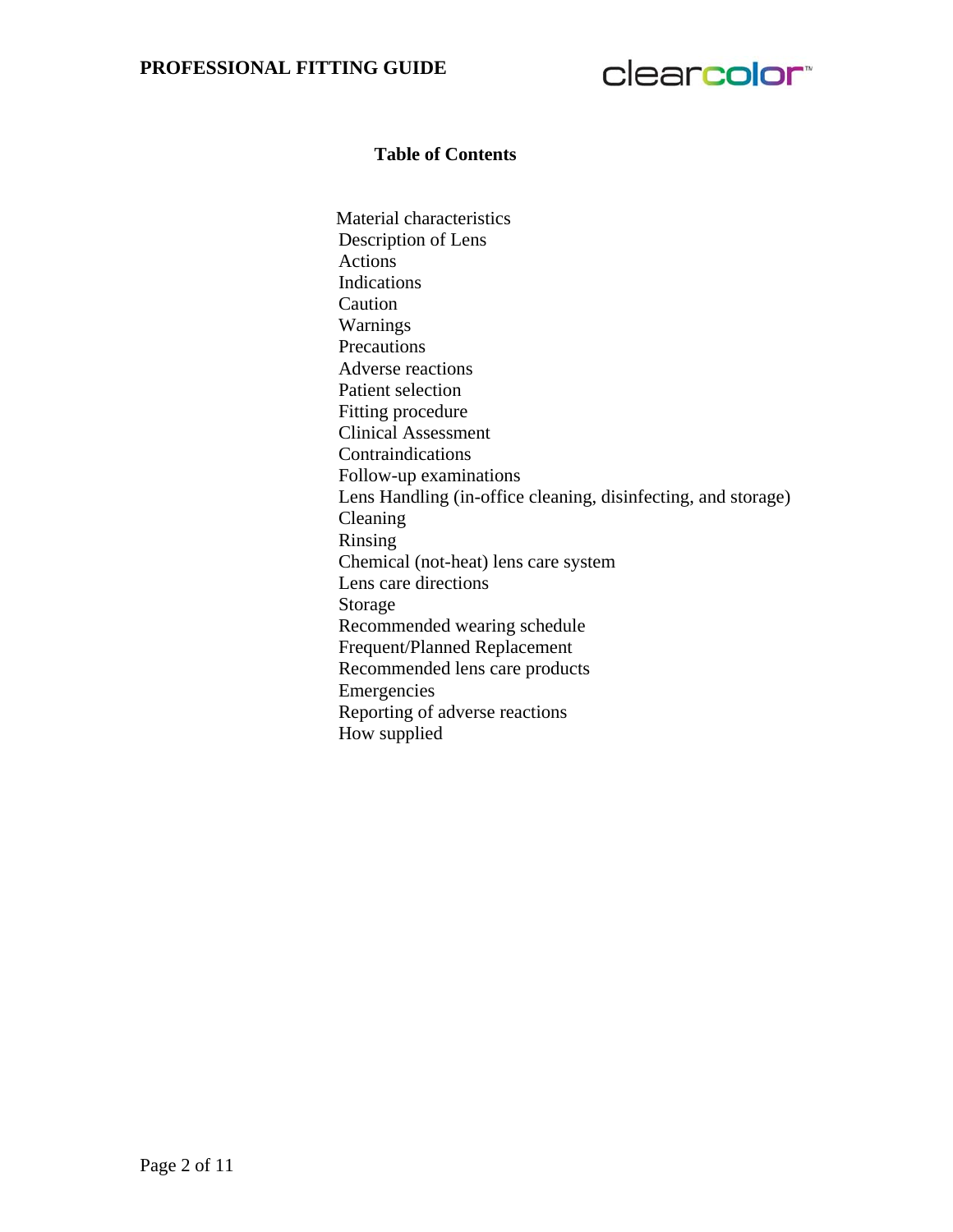

# **MATERIAL CHARACTERISTICS**

The **clearcolor<sup>TM</sup>** (polymacon) Color Soft Contact Lens is a nonionic lens material, (polymacon) which is a hydrophilic polymer of 2-Hydroxyethyl methacrylate (2-HEMA). The co-polymer consists of 62% polymacon and 38% water by weight when immersed in normal buffered saline solution. Lenses are tinted with one or a combination of one or more of the following pigments, 'listed' color additives: D&C Yellow No. 10, D&C Green No. 6, D&C Red No. 17, Phthalocyaninato(2-) copper, Carbazole violet and Titanium dioxide. Lenses that contain a unique tinting pattern are subsequently processed to incorporate the 'listed' color additives, and contain only the amount of color additive needed to accomplish the intended cosmetic effect.

#### **DESCRIPTION OF LENS**

The **clearcolorTM (polymacon) Color Soft Contact Lens** is hemispherical shells with molded spherical base curves and lathe-cut front surfaces. The **clearcolor**<sup>TM</sup> (polymacon) **Color Soft Contact Lens** is fabricated from a nonionic polymer.

The nonionic lens material, (polymacon) is a hydrophilic polymer of 2-Hydroxyethyl methacrylate (2-HEMA). The copolymer consists of 62% polymacon and 38% water by weight when immersed in normal buffered saline solution. Lenses are tinted with one or a combination of one or more of the following pigments, 'listed' color additives: D&C Yellow No. 10, D&C Green No. 6, D&C Red No. 17, Phthalocyaninato(2-) copper, Carbazole violet and Titanium dioxide. Lenses that contain a unique tinting pattern are subsequently processed to incorporate the 'listed' color additives, and contain only the amount of color additive needed to accomplish the intended cosmetic effect.

In the hydrated state, the lens conforms to the curvature of the eye covering the cornea and extending slightly beyond the limbus forming a transparent or colored optical surface. The (polymacon) soft hydrophilic contact lens has a spherical back surface. The hydrophilic properties of the lens require that it is maintained in a fully hydrated state in a solution compatible with the eye. If the lens dries out, it will become hard and appear somewhat warped however, it will return to its proper configuration when completely rehydrated in the proper storage solution.

| <b>Chord Diameter:</b>            | 12.8 mm to $14.8$ mm                 |
|-----------------------------------|--------------------------------------|
| <b>Center Thickness:</b>          | $0.03$ mm to $0.30$ mm               |
| <b>Base Curve:</b>                | 8.0 mm to 9.5 mm                     |
| Spherical Powers (spherical lens) | $0.00$ Diopters to $+25.00$ Diopters |
|                                   | 0.00 Diopters to -25.00 Diopters     |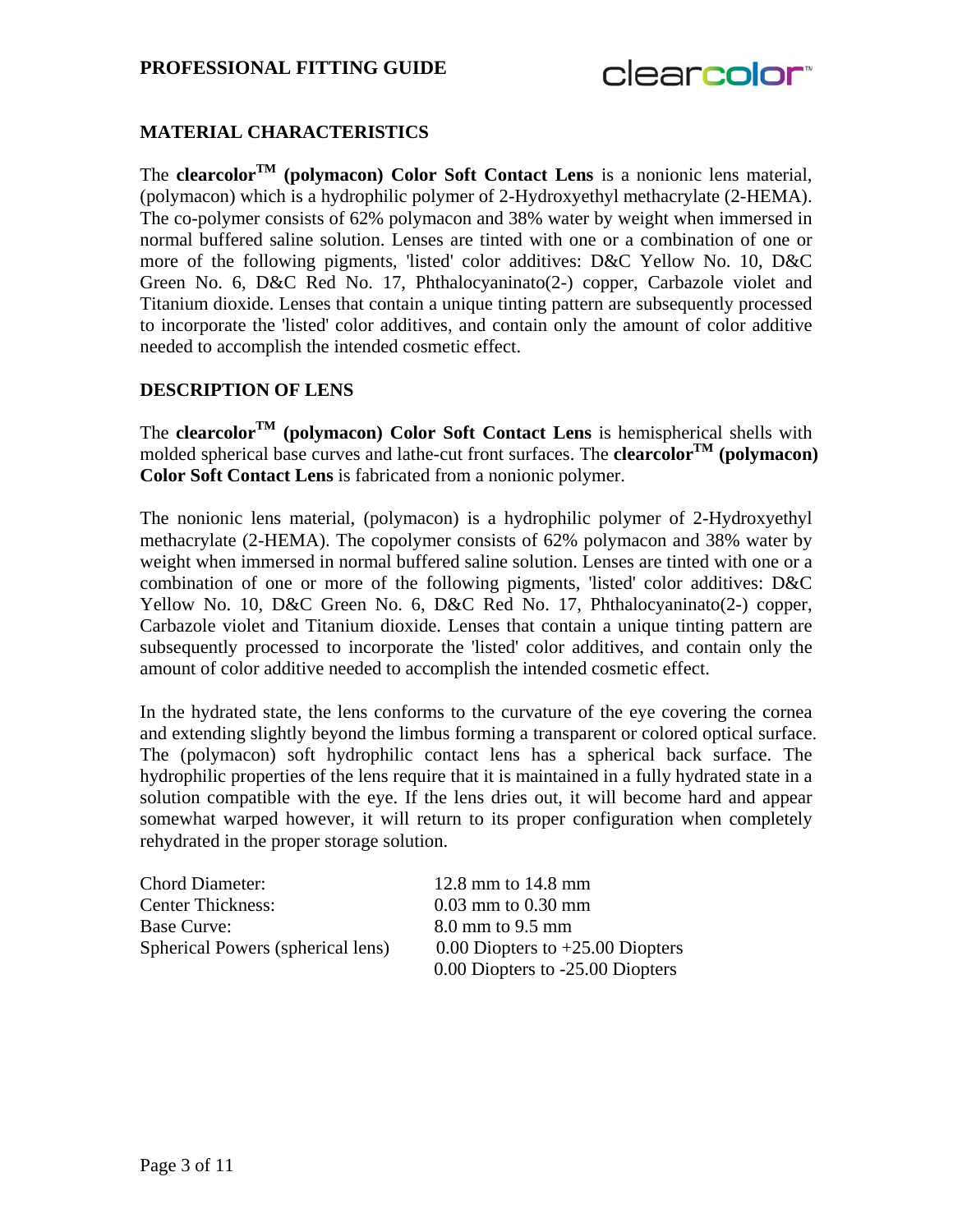

The hydrophilic characteristics allow aqueous solutions to enter the lens and in its fully hydrated state the lens is approximately 38% water by weight. The physical properties of the lens are:

| Refractive Index                   | 1.438 (hydrated)                                                                 |
|------------------------------------|----------------------------------------------------------------------------------|
| <b>Light Transmission (tinted)</b> | greater than 88%                                                                 |
| Water Content                      | 38%                                                                              |
| Oxygen Permeability                | $8.95 \times 10^{-11}$ (crn <sup>2</sup> /sec) (ml O <sub>2</sub> /ml × rnm Hg @ |
|                                    | $35^{\circ}$ C), (revised Fatt method).                                          |

# **ACTIONS**

In its hydrated state, the **clearcolor<sup>TM</sup>** (polymacon) Color Soft Contact Lens, when placed on the cornea, act as a refracting medium to focus light rays on the retina.

# **INDICATIONS**

The **clearcolor<sup>TM</sup>** (polymacon) Color Soft Contact Lens for daily wear are indicated for the correction of visual acuity (except plano lens) in aphakic and not aphakic persons with non-diseased eyes with myopia or hyperopia. The lens may be worn by persons who exhibit refractive astigmatism of 0.50 diopters or less where the astigmatism does not interfere with visual acuity. The lens is available clear or tinted and may be used to enhance or alter the apparent color of the eye.

Eye care practitioners may prescribe the above lenses for frequent/planned replacement wear, with cleaning disinfection and scheduled replacement. When prescribed for frequent/planned replacement wear, the lens may be disinfected using a chemical disinfecting system.

#### **CAUTION**

Due to the small number of patients enrolled in clinical investigation of lens, all refractive powers, design configurations, or lens parameters available in the lens material were not evaluated in significant numbers. Consequently, when selecting an appropriate lens design and parameters, the eye care practitioner should consider all characteristics of the lens that can affect lens performance and ocular health, including oxygen permeability, wettability, central and peripheral thickness, and optic zone diameter.

The potential impact of these factors on the patient's ocular health must be carefully weighed against the patient's need for refractive correction. Therefore, the continuing ocular health of the patient and lens performance on the eye should be carefully monitored by the prescribing eye care practitioner.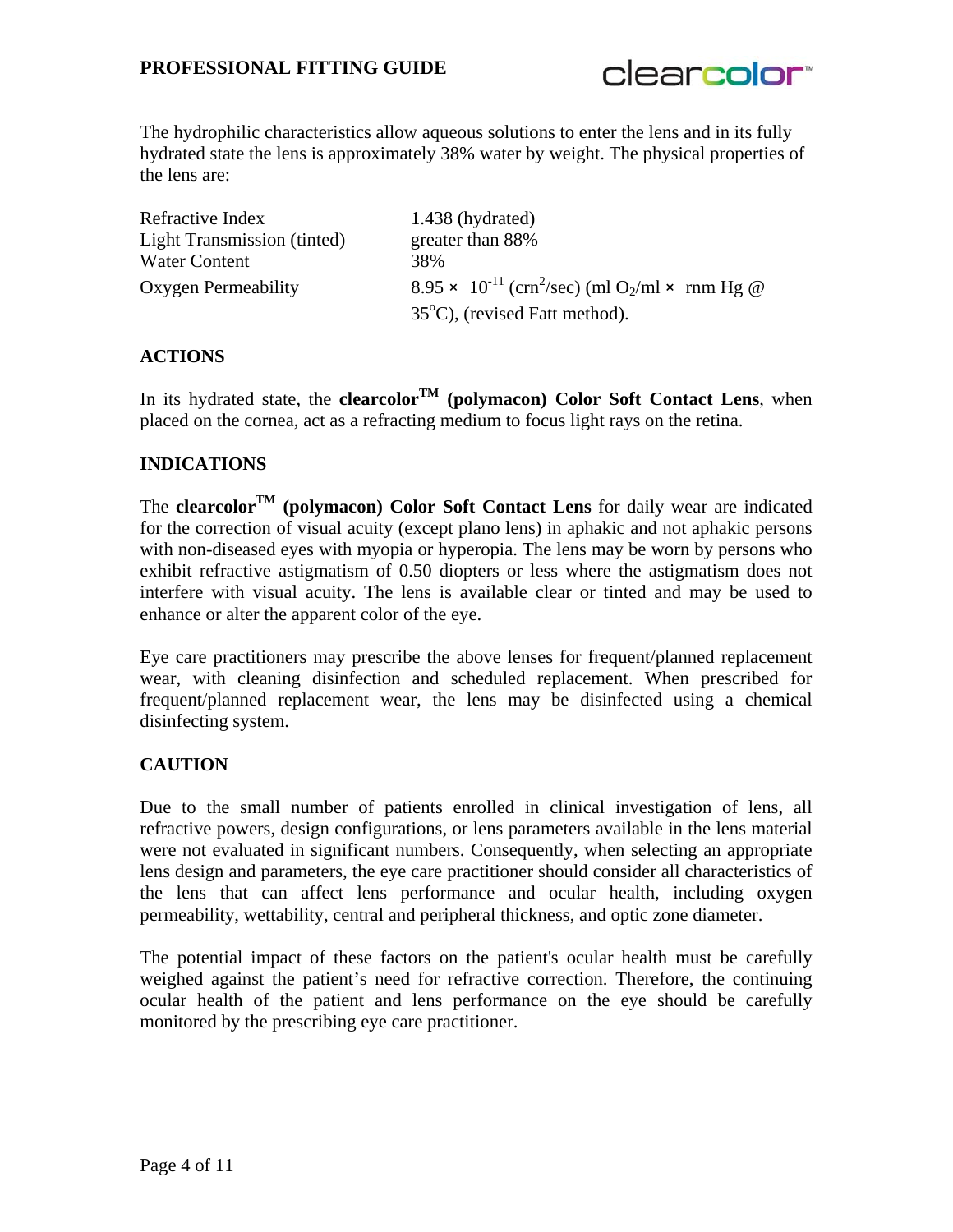clearcolor<sup>®</sup>

## **WARNINGS**

Please reference Warning in the Package Insert included at the end of this Fitting Guide.

#### **PRECAUTIONS**

Please reference Precautions in the Package Insert included at the end of this Fitting Guide.

#### **ADVERSE REACTIONS**

Please reference Adverse Reactions in the Package Insert Included at the end of this Fitting Guide.

#### **PATIENT SELECTION**

Patient communication is vital. Patients who require visual correction but cannot adhere to the recommended care of the **clearcolor**<sup>TM</sup> (polymacon) Color Soft Contact Lens should not be provided with this lens. All necessary steps in lens care and all precautions and warnings should be discussed and understood by the patient (*Review Package Insert with patient*).

#### *Fitting procedure for the clearcolor (spherical)*

#### **FITTING PROCEDURE**

- 1. Pre-fitting Examination
- 2. Initial lens power selection
- 3. Initial lens diameter and base curve selection
- 4. Initial lens evaluation
- 5. Follow-up care

#### **1. Pre-fitting Examination**

A pre-fitting patient history and examination are necessary to:

- Determine whether a patient is a suitable candidate for daily wear contact lens(refer to contraindications)
- Collect and record baseline clinical information to which post-fitting examination results can be compared
- Make ocular measurements for initial contact lens parameter selection

#### **2. Initial Lens Power Selection**

- a) Convert the spectacle Rx to minus cylinder forms
- b) Compensate the spectacle Rx for vertex distance is the power is greater then  $+$  or -4.00 diopters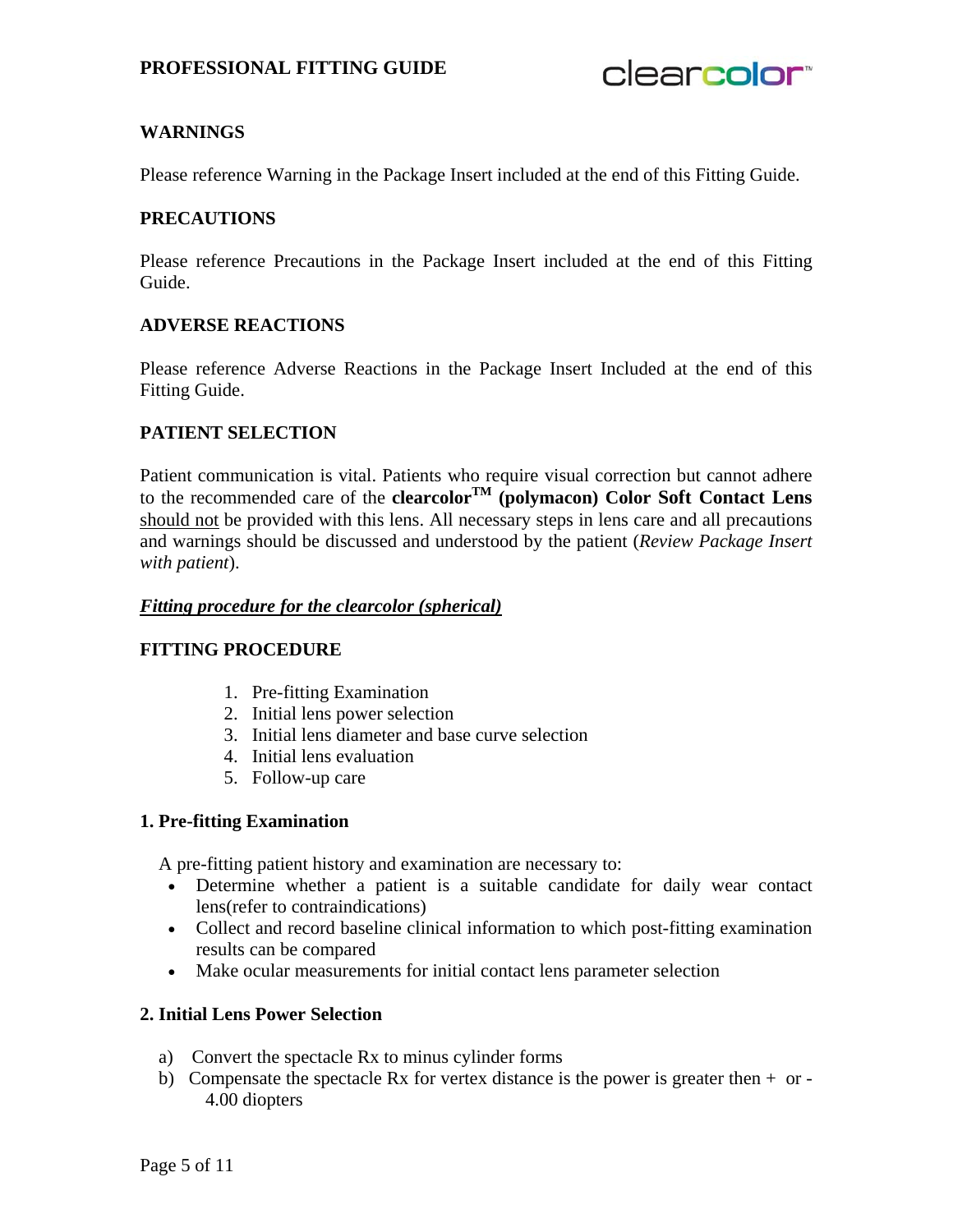

- c) Drop the cylinder
- d) Add  $+ 0.25$  diopter to compensate for minus tear lens
- e) If refractive astigmatism exceeds 0.75diopter, determine equivalent sphere and then compensate for power by adding +0.25 diopter for minus tear lens

#### **3. Initial Lens Diameter and Base Curve Selection**

The lens is currently offered in one diameter (14.00mm) and one base curve (8.6mm)

#### **4. Initial Lens Evaluation**

a)Check Lens Centration, Movement, and Size

The criteria for a well fit lens is one which centers easily after a blink, bridges the limbus and extends onto the sclera about 1.5 millimeters, lags downward about 1 to 2 millimeters on upward gaze, and does not move excessively as a result of blinking or exaggerated eye movements.

After the trial lens settled on the eye (5 - 10 minutes), manipulate the lens using lid pressure and observe for indications of excessive tightness. The lens should move freely and easily with the slightest pressure and return to the centered position when released.

Movement of the lens on the eye is very important in assessing the fit and performance of the lens. In primary gaze, slight vertical post-blinking lens movement should occur. On upward gaze, the lens should sag approximately 1 - 2 millimeters.

b)Refract Over the Lens and Determine Visual Acuity

Allow approximately 10 minutes for fluid equilibration and patient adaptation prior to over refracting. Determine best visual acuity when final over refraction has been achieved. If good visual acuity cannot be obtained through the lens with spherocylindrical over refraction, re-evaluation of the physical fit should be considered. Trial lens procedure should be repeated with lenses of different base curves.

c) Determine the Optical Power for the Lens Selected

When the proper physical fit has been determined, convert the over refraction through the diagnostic lens to equivalent sphere and add this to the power of the trail lens. This will provide the final power of the lens.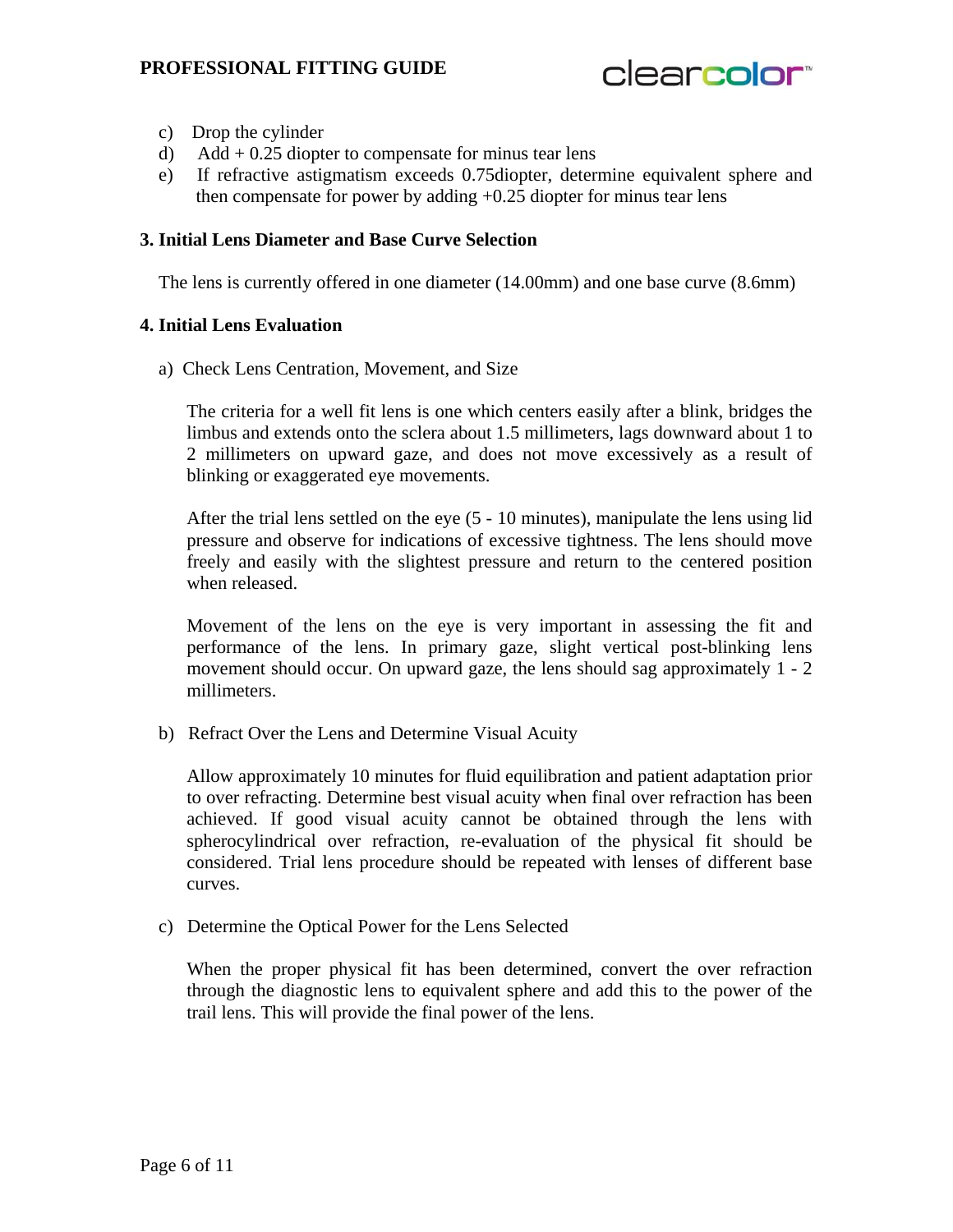# clearcolor<sup>®</sup>

# **5. Follow-up Care**

- a) Follow-up examinations, as recommended by the eyecare practitioner, are necessary to ensure continued successful contact lens wear.
- b) Prior to a follow-up examination, the contact lenses should be worn for at least one continuous hour and the patient should be asked to identify any problems which might be occurring related to contact lens wear.
- c) With lenses in place on the eyes, evaluate fitting performance to assure that **CRITERIA OF A WELL FITTED LENS** continues to be satisfied. Examine the lenses closely for surface deposition and/or damage.
- d) After the lens removal, conduct a thorough biomicroscopy examination.
	- 1. The presence of vertical corneal striae in the posterior central cornea and/or cornea neovascularization is indicative of excessive corneal edema.
	- 2. The presence of corneal staining and/or lirnbal-conjunctival hyperemia can be indicative of an unclean lens, a reaction to solution preservatives, excessive lens wear, and/or a poorly fitting lens.
	- 3. Papillary conjunctival changes may be indicative of an unclean and/or damaged lens.

If any of the above observations are judged abnormal, various professional judgments are necessary to alleviate the problem and restore the eye to optimal conditions. If the **CRITERIA OF A WELL FITTED LENS** is not satisfied during any follow-up examinations, the patient should be re-fitted with a more appropriate lens.

#### **CONTRAINDICATIONS (REASONS NOT TO USE)**

DO NOT USE the **clearcolorTM (polymacon) Color Soft Contact Lens** when any of the following conditions are present:

- Acute and subacute inflammation or infection of the anterior chamber of the eye.
- Any eye disease, injury, or abnormality that affects the cornea, conjunctiva, or eyelids.
- Severe insufficiency of lacrimal secretion (dry eyes).
- Corneal hypoesthesia (reduced corneal sensitivity), if not-aphakic.
- Any systemic disease that may affect the eye or be exaggerated by wearing contact lens.
- Allergic reactions of ocular surfaces or adnexa that may be induced or exaggerated by wearing contact lens or use of contact lens solutions.
- Allergy to any ingredient, such as mercury or thimerosal, in a solution which is to be used to care for the **clearcolorTM (polymacon) Color Soft Contact Lens.**
- Any active corneal infection (bacterial, fungi, or viral)
- If eyes become red or irritated.
- Patients unable to follow lens care regimen or unable to obtain assistance to do so.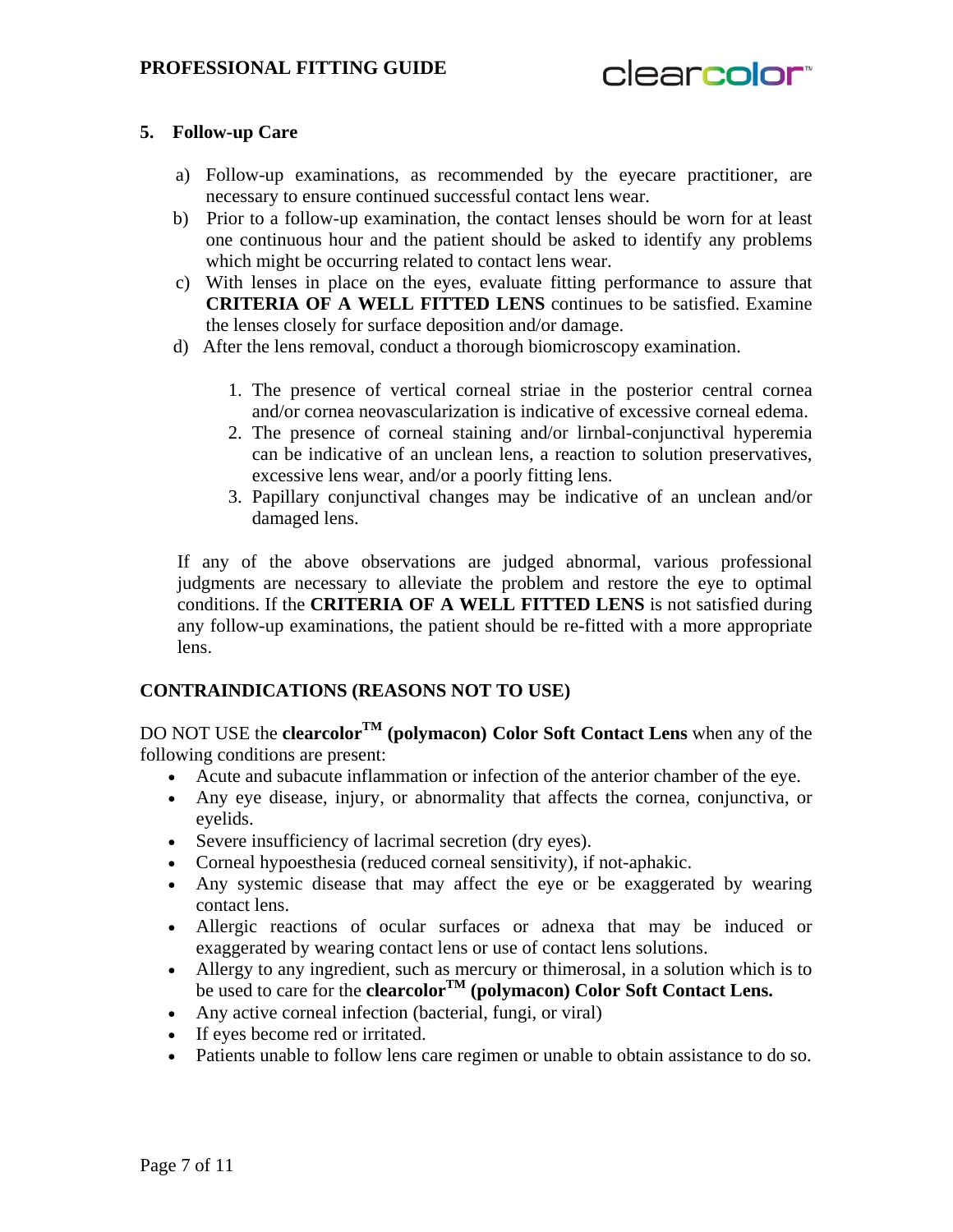# **PROFESSIONAL FITTING GUIDE**

# clearcolor<sup>®</sup>

# **FOLLOW-UP EXAMINATIONS:**

- Within one week of lens dispensing
- After three weeks of lens wear
- After seven weeks of lens wear
- After each six month period of lens wear.

At the follow-up examinations, the patient should report good subjective quality of vision. Adaptation to vision with **clearcolor<sup>TM</sup>** (polymacon) Color Soft Contact Lens should occur almost immediately and should definitely be reported within the first (1 week) follow-up visit. At these follow-up visits the practitioner should:

- 1. Check distance and near acuity with lens in place.
- 2. Over-refract to verify lens prescription.
- 3. Observe the position of the lens on the cornea. The lens should be centered and move on upward gaze and with a blink.
- 4. Evert the lids to examine the tarsal conjunctiva and check for incidence of giant papillary conjunctivitis.
- 5. Remove the lens. Check corneal curvature. There should be no substantial changes in either meridian.
- 6. Perform a slit-lamp examination with and without Fluorescein. Check for corneal edema, corneal abrasion, vascularization, corneal infiltrates, and perilimbal injection. Reinsert the lens only after all residual Fluorescein has dissipated from the eye.
- 7. Clean the lens with a prophylactic surfactant cleaner, and examine for deposits, foreign bodies or physical imperfections of the lens surface.

#### **LENS HANDLING (in-office cleaning, disinfecting and storage)**

Wash and rinse hands thoroughly, making certain all soap residues have been rinsed away before drying with a lint-free towel. *It is suggested to wet the lens while in the eye using wetting drops before removal.* Always start with the right lens first in order to avoid mixing the lens. In removing the lens, try to avoid touching the inside (concave) surface of the lens. It is possible, though not likely, that the lens might be inside out; therefore, check the lens by placing it on the index finger and examine its profile. If the edges of the lens tend to point outward, the lens is inside out. After removing the lens from its container assure that it is clean, clear and wet.

Each **clearcolor<sup>TM</sup>** (polymacon) Color Soft Contact Lens received in the eye care practitioner's office is received sterile in a sealed blister pack with sterile buffered normal saline solution and labeled as to the parameters of the lens contained. To assure sterility, the blister pack should not be opened until ready for use.

To open the blister pack, pull back on the top where indicated. Upon removing the top cover of the blister pack, the lens may be removed and is ready for use.

Prior to reusing in a diagnostic procedure or before dispensing to a patient, the lens should be surfaced cleaned and disinfected.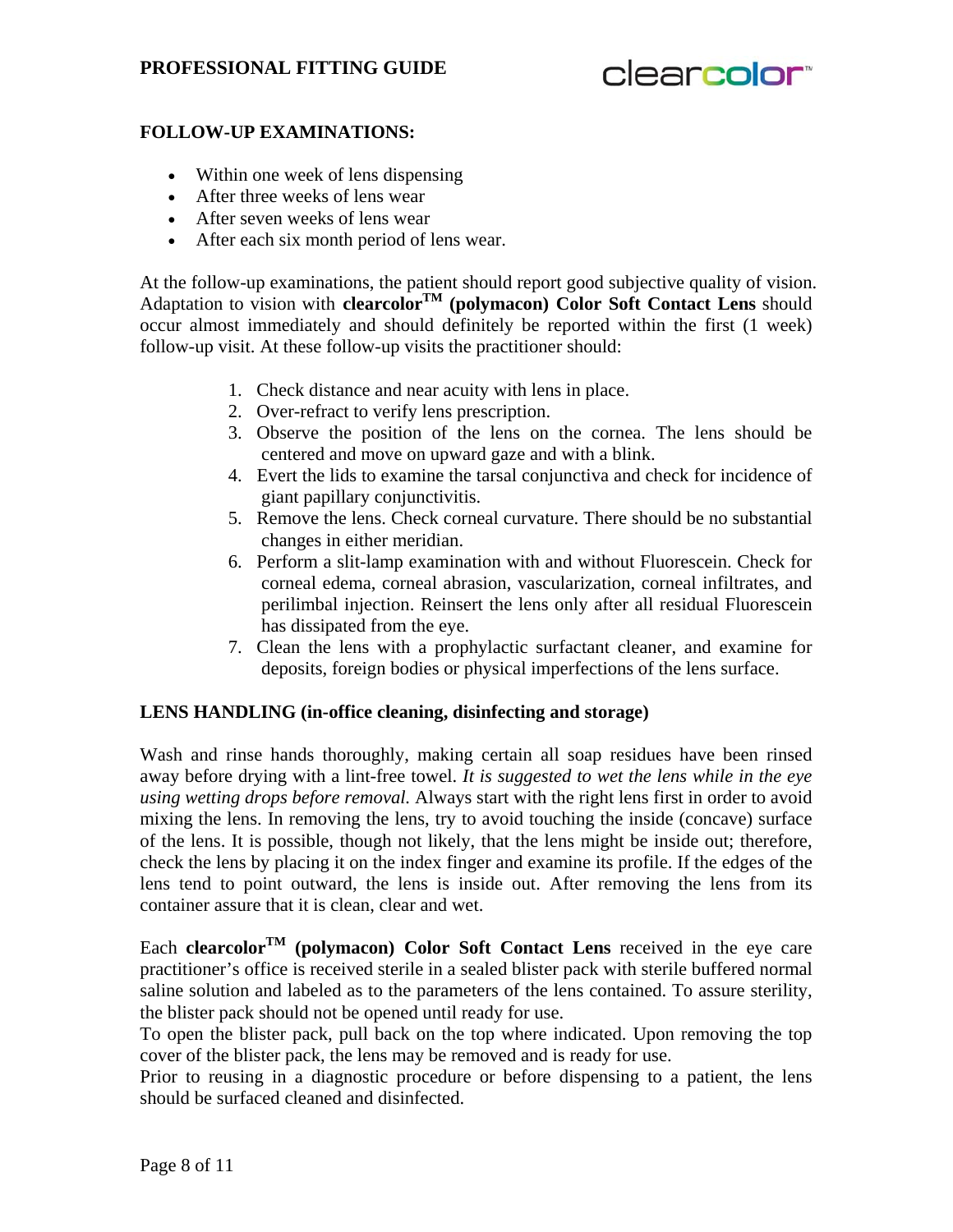

### **CLEANING**

A surfactant cleaner must be used with the **clearcolor**<sup>TM</sup> (polymacon) Color Soft **Contact Lens** to ensure a clean lens surface. A single procedure is as follows:

Apply 3 to 4 drops to the lens, and then rub the surfaces of the lens against the palm of one hand with the index finger of the other hand or between the thumb and the forefinger for twenty seconds.

#### **RINSING**

Thoroughly rinse both surfaces of the lens with a steady stream of fresh, sterile rinsing solution.

#### **CHEMICAL (NOT-HEAT) LENS CARE SYSTEM**

A sterile rinsing, storing and disinfecting multipurpose solution should be used to rinse and chemically disinfect **clearcolor<sup>TM</sup>** (polymacon) Color Soft Contact Lens. After cleaning the lens, rinse with a liberal amount of fresh multipurpose solution to remove loosened debris and traces of cleaner. The lens should then be placed in the plastic container supplied in a multi-purpose solution kit and filled with enough fresh disinfecting solution to completely submerge the lens. To ensure disinfecting, the lens must remain in the disinfecting solution for the recommended period of time as written on the multipurpose solution bottle. Before reinsertion, lens should be rinsed with fresh sterile rinsing solution.

#### **LENS CARE DIRECTIONS**

Please reference LENS CARE DIRECTIONS in the Package Insert included at the end of this Professional Fitting Guide.

#### **STORAGE**

The **clearcolorTM (polymacon) Color Soft Contact Lens** must be stored in the recommended solutions. If exposed to the air, the lens will dehydrate. If a lens dehydrates, it should be soaked ONLY in a soft contact lens storage solution until it returns to a soft, supple state. It should not be put on an eye until it has been put through a complete disinfection cycle.

#### **RECOMMENDED WEARING SCHEDULE**

Close professional supervision is recommended to ensure safe and successful contact lens wear. If the patient complains of discomfort, decreased vision, ocular injection or corneal edema, the lens should be removed and the patient scheduled for examination. The problem may be relieved by putting the patient on a different wearing schedule or possibly by refitting the lens.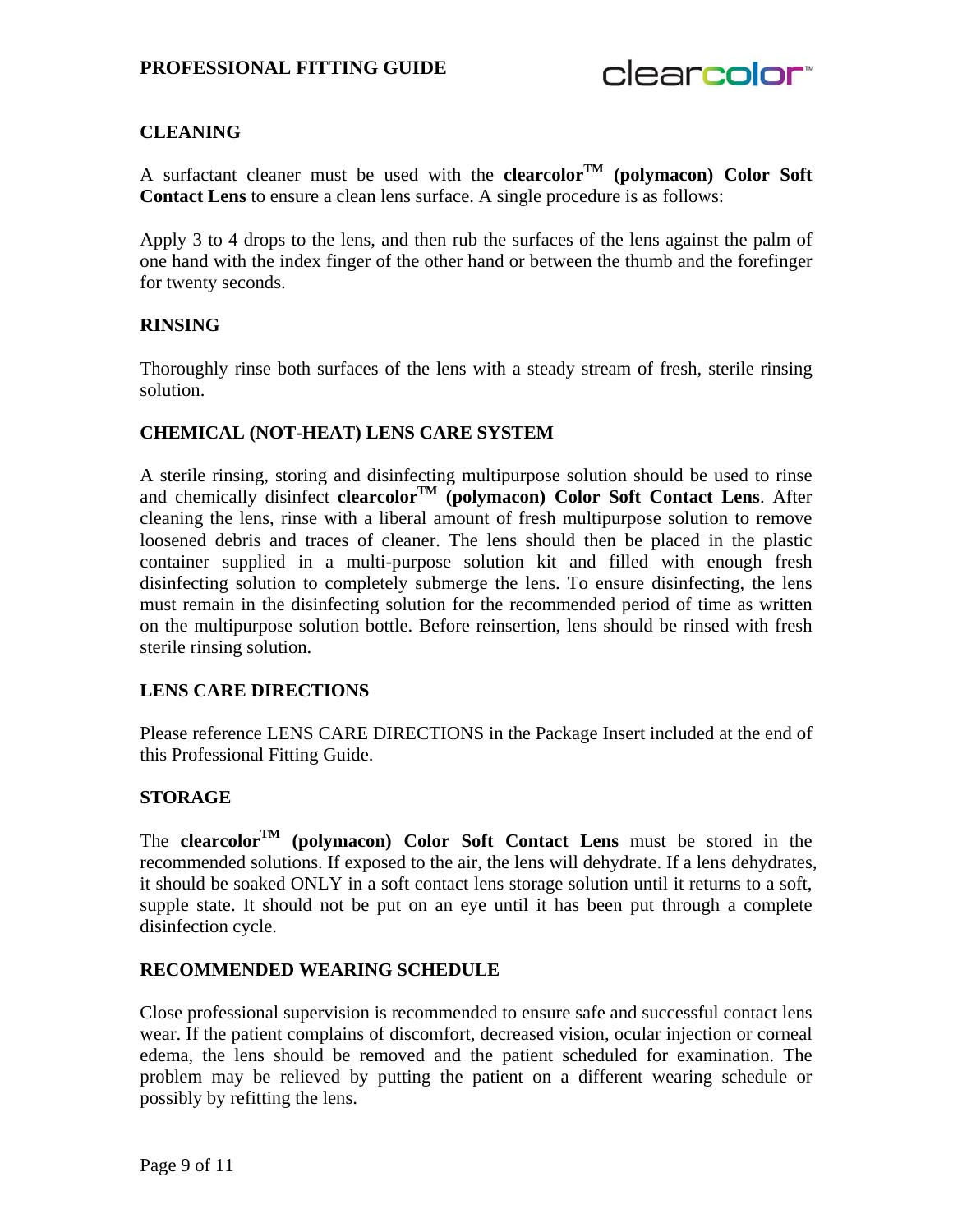

Patients tend to overwear the lens initially. It is important not to exceed the initial wearing schedule. Regular check-ups, as determined by the eye care practitioner, are also extremely important. The maximum suggested wearing schedule for the **clearcolor**<sup>TM</sup> **(polymacon) Color Soft Contact Lens** is reflected below.

| <b>DAY</b>            | <b>HOURS</b>      |
|-----------------------|-------------------|
|                       |                   |
| $\mathcal{D}_{\cdot}$ | x                 |
| 3                     | 10                |
|                       | 12                |
| $\overline{5}$        | 14                |
| R                     | All Waking hours* |

# **STUDIES HAVE NOT BEEN COMPLETED TO SHOW THAT THE clearcolorTM (POLYMACON) COLOR SOFT CONTACT LENS IS SAFE TO WEAR DURING SLEEP.**

#### **FREQUENT/PLANNED REPLACEMENT**

Clearlab SG Pte. Ltd. Recommends that the **clearcolor**<sup>TM</sup> (polymacon) Color Soft **Contact Lens** be discarded and replaced with a new lens every two months. However, as the eye care practitioner, you are encouraged to determine an appropriate lens replacement schedule based upon the response of the patient.

#### **RECOMMENDED LENS CARE PRODUCTS**

The eye care practitioner should recommend a care system that is appropriate for the **clearcolor**<sup>TM</sup> (polymacon) Color Soft Contact Lens. Each lens care product contains specific directions for use and important safety information, which should be read and carefully followed.

#### **EMERGENCIES**

The patient should be informed that if chemicals of any kind (household products, gardening solutions, laboratory chemicals, etc.) are splashed into the eyes, the patient should: FLUSH EYES IMMEDIATELY WITH TAP WATER AND IMMEDIATELY CONTACT THE EYECARE PRACTITIONER OR VISIT A HOSPITAL EMERGENCY ROOM WITHOUT DELAY.